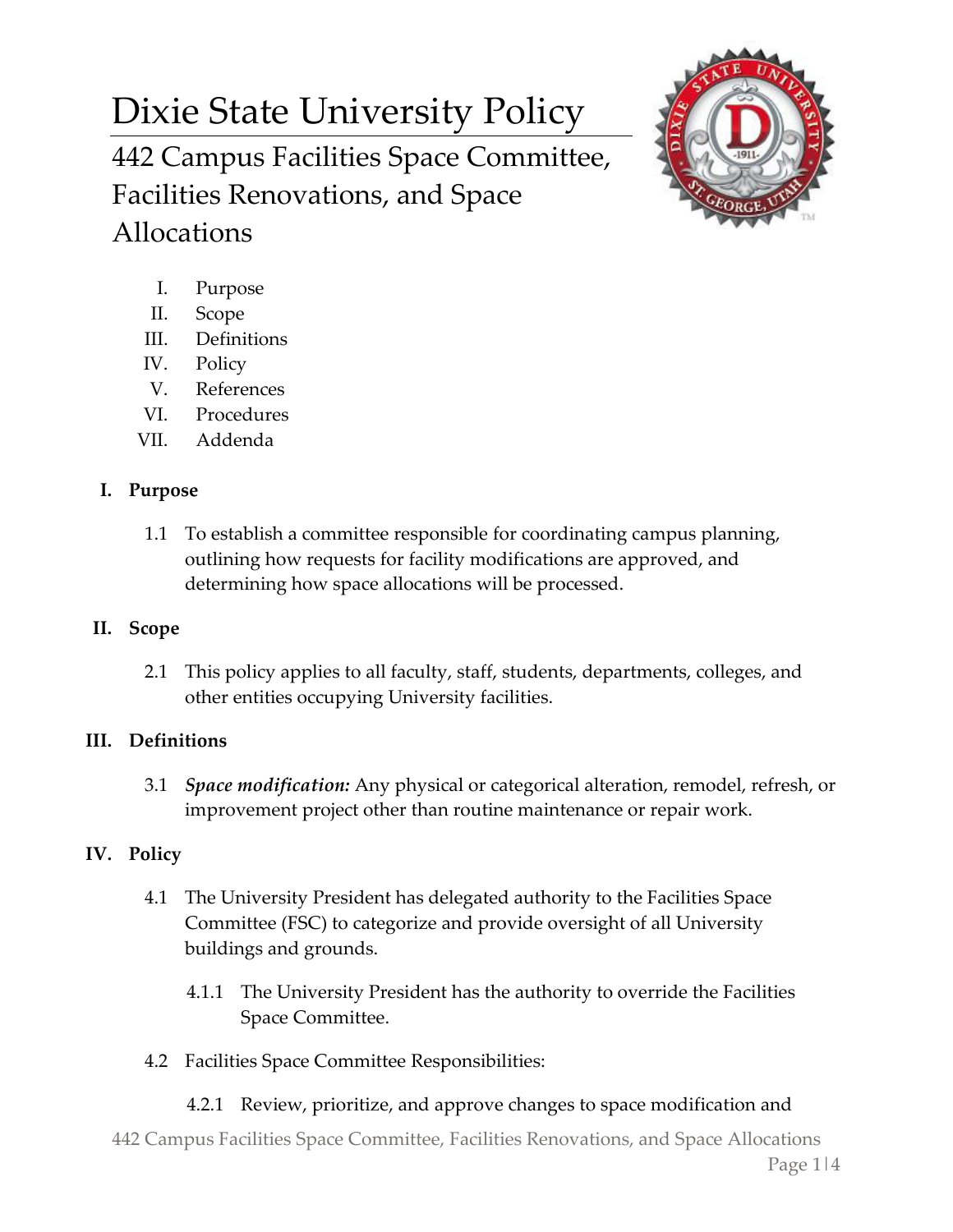space categorization in regards to campus needs and priorities.

- 4.2.2 Approve, deny, or recommend alternative solutions to space modification requests that require remodeling or changing use of space in existing campus facilities.
- 4.2.3 Evaluate and assign space for faculty, staff, students, departments, and colleges.
	- 4.2.3.1 The Facilities Space Committee will assign office space to members of President's Cabinet for allocation to colleges and/or departments within their scope of responsibility. Colleges and/or departments will allocate office space using the following prioritization model:
		- 4.2.3.1.1 Priority 1: Full-time faculty and full-time staff working primarily on campus (e.g. no Alternative Work Arrangement in place).
		- 4.2.3.1.2 Priority 2: Part-time faculty and part-time staff working primarily on campus (e.g. no Alternative Work Arrangement in place). Office space expected to be shared amongst two or more workers, depending on work schedules and department needs.
		- 4.2.3.1.3 Priority 3: Student workers and student interns working 100% on campus. Office space expected to be shared amongst two or more workers, depending on work schedules and department needs.
		- 4.2.3.1.4 Priority 4: Full-time faculty and full-time staff with Alternative Work Arrangements in place, who work a portion of time on-campus. Office space may be shared amongst two or more workers, depending on work schedules and department needs.
		- 4.2.3.1.5 Priority 5: Part-time faculty and part-time staff with Alternative Work Arrangements in place, who work a portion of time on-campus. Office space may be shared amongst two or more workers, depending on work schedules and department needs.
	- 4.2.3.2 The FSC will evaluate data from the annual office space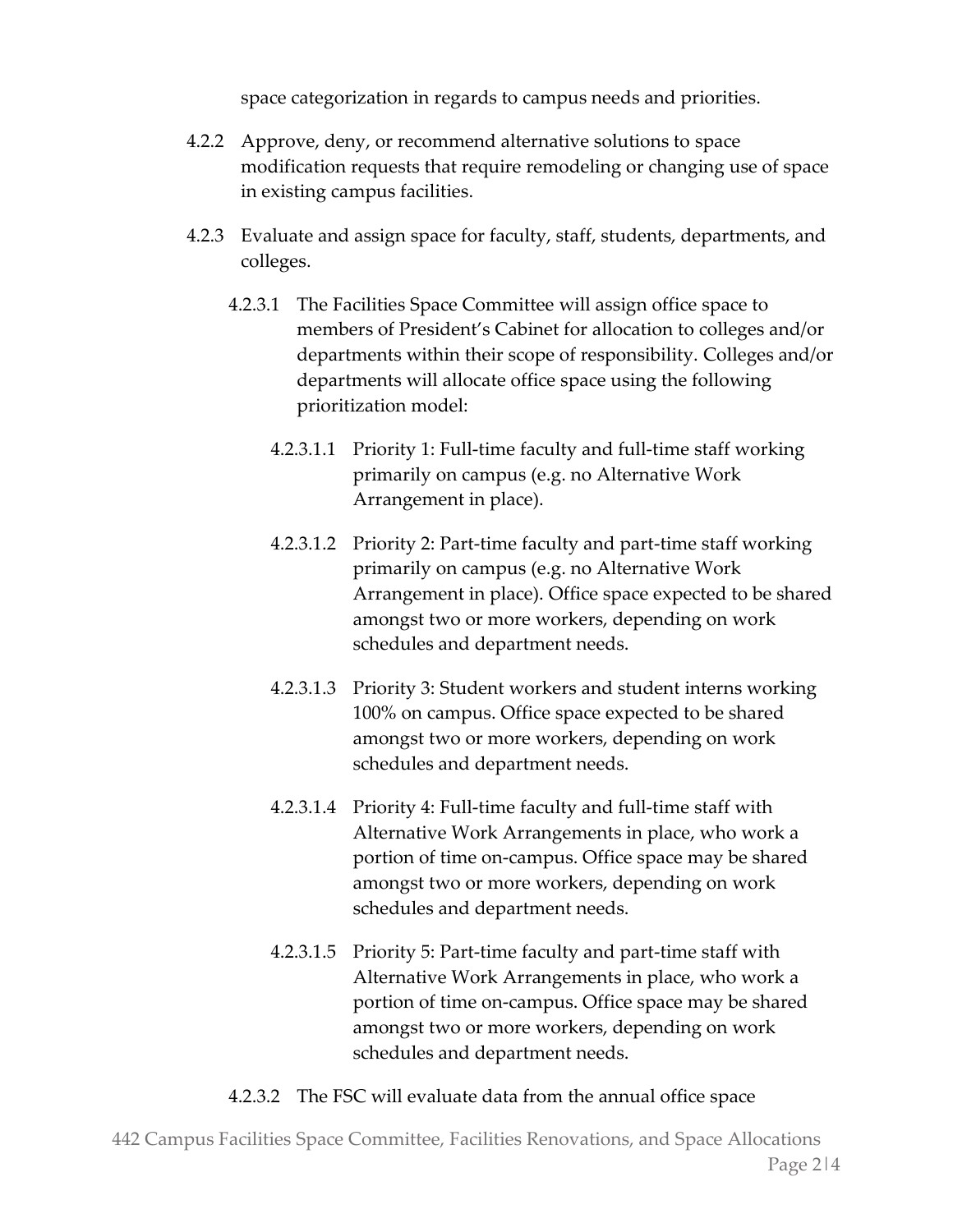inventory conducted by the Central Scheduling Office to ensure that working environments and infrastructure will be adequate in capacity and function to support the institution's current needs and projected growth.

- 4.2.3.2.1 To meet institutional needs and objectives, office space may be reallocated by majority vote of the space committee to appropriate members of President's Cabinet for reassignment to colleges and/or departments within their scope of responsibility.
- 4.2.3.2.2 Reassignment of office space will follow the prioritization model in sections 4.2.3.1.1-4.2.3.1.5.
- 4.2.4 Maintain, review, and revise space modification policy and procedures.
- 4.2.5 Conclude the facilities modification request process in a timely manner.
- 4.2.6 Conduct the space allocation/space modification processes professionally, effectively, and with the utmost integrity.
- 4.2.7 Advise the University President, the University President's Cabinet, and other constituents about space needs, facilities improvements, and capital projects.
- 4.3 Facilities Space Committee members serve as representatives of the University and work on its behalf. Based on a committee member's qualifications and/or experiences, a committee member brings unique perspectives to the committee, but once appointed to the committee, they do not represent nor are they accountable to any group other than the University President.
- 4.4 The Facilities Space Committee is a standing committee appointed by the University President.
- 4.5 The University President and/or the committee may invite individuals to serve as advisors and/or ex-officio members to the committee.
- 4.6 The Facilities Space Committee may appoint individual building committees to enforce building standards and address minor building space modification requests in an appointed building/s.
- 4.7 There are three categories of space on campus: Academic, Auxiliary, and Support. Once a campus location is assigned a category designation it cannot be altered without consideration and subsequent approval by the Campus
- 442 Campus Facilities Space Committee, Facilities Renovations, and Space Allocations